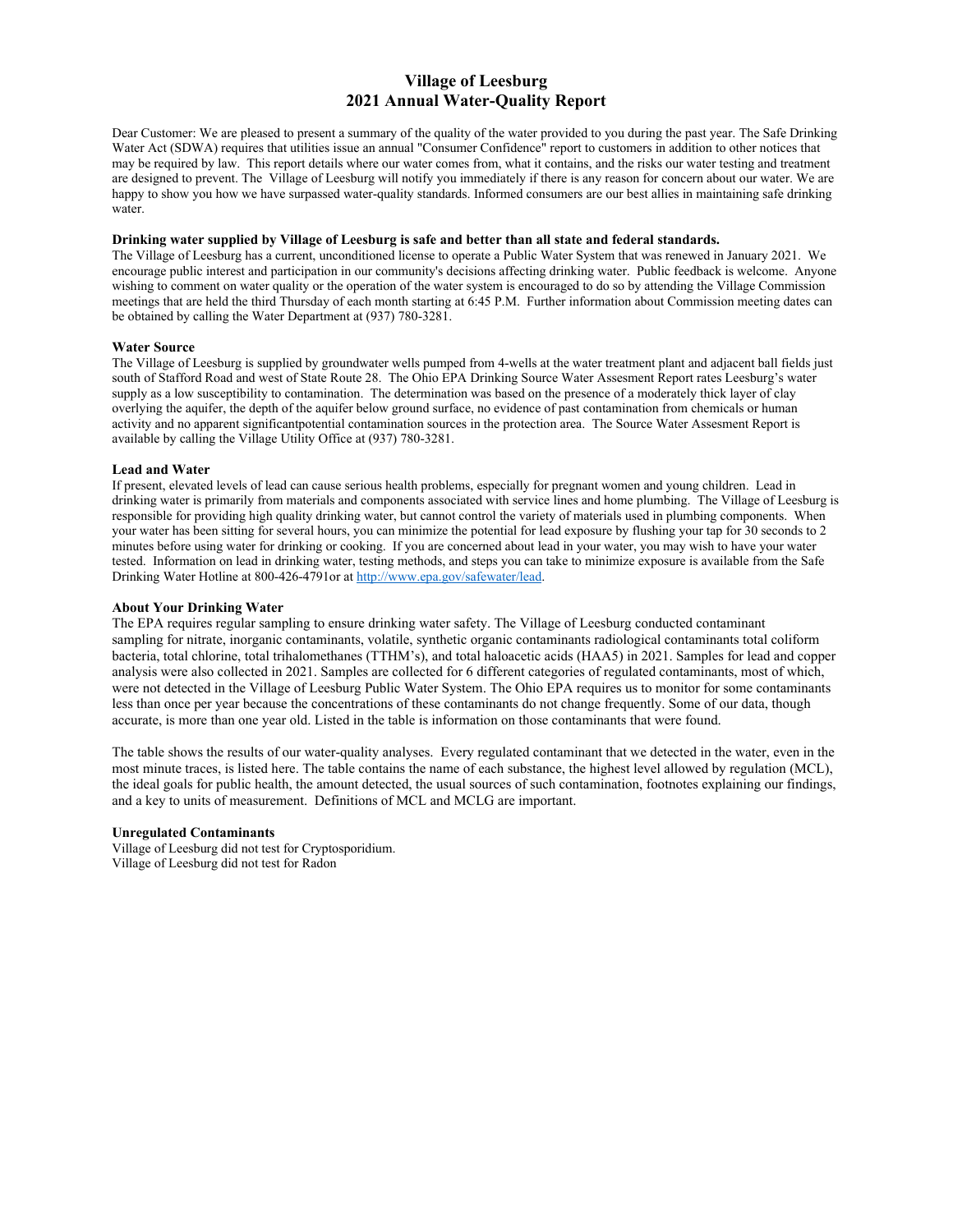| <b>WATER QUALITY TABLE</b>                                                   |                                |                                                             |                               |                                      |                     |                       |                                                                                                        |
|------------------------------------------------------------------------------|--------------------------------|-------------------------------------------------------------|-------------------------------|--------------------------------------|---------------------|-----------------------|--------------------------------------------------------------------------------------------------------|
| <b>Contaminent Units</b>                                                     | <b>MCL</b>                     | <b>MCLG</b>                                                 | Level                         | Range of                             | <b>Violation</b>    | <b>Sample</b>         | <b>Typical Source of Contaminants</b>                                                                  |
|                                                                              |                                |                                                             | <b>Detected</b>               | <b>Detections</b>                    |                     | Year                  |                                                                                                        |
| <b>Inorganic Contaminants Regulated at the Treatment Plant</b>               |                                |                                                             |                               |                                      |                     |                       |                                                                                                        |
| Barium (ppm)                                                                 | 2                              | 2                                                           | 0.389                         | N/A                                  | N <sub>0</sub>      | 2021                  | Erosion of natural deposits Discharge of<br>drilling wastes; Discharge from metal<br>refineries        |
| Fluoride (ppm)                                                               | $\overline{4}$                 | $\overline{4}$                                              | 1.0                           | N/A                                  | No                  | 2021                  | Erosion of natural deposits; Water<br>additive which promotes strong<br>teeth; Discharge from aluminum |
| Nickel                                                                       | N/A                            | N/A                                                         | 2.9                           | N/A                                  | No                  | 2021                  | Unregulated Contaminant.                                                                               |
| <b>Organic Contaminants Regulated at the Treatment Plant</b>                 |                                |                                                             |                               |                                      |                     |                       |                                                                                                        |
| Chloroform<br>(ppb)                                                          | N/A                            | N/A                                                         | 1.6                           | N/A                                  | N <sub>o</sub>      | 2021                  | Unregulated contaminant, which is a by-<br>product of drinking water chlorination.                     |
| Lead & Copper Regulated at the Customer Tap                                  |                                |                                                             |                               |                                      |                     |                       |                                                                                                        |
| Contaminent                                                                  | <b>Action</b><br>Level<br>(AL) | 90% of<br><b>Test</b><br><b>Results</b><br><b>Less Than</b> | Range of<br><b>Detections</b> | <b>Violation</b>                     | <b>Year Sampled</b> |                       | <b>Typical Source of Contaminants</b>                                                                  |
| Lead (ppb)                                                                   | 15<br>AL                       | 2.1                                                         | $0 - 2.3$                     | N <sub>o</sub>                       |                     | 2021                  | Corrosion of household plumbing systems;<br>Erosion of natural deposits                                |
| Zero (0) out of 10 samples had lead levels in excess of the $AL = 15$ ppb    |                                |                                                             |                               |                                      |                     |                       |                                                                                                        |
| Copper (ppm)                                                                 | 1.3<br>AL                      | 0.523                                                       | $0.0273 -$<br>0.739           | N <sub>o</sub>                       |                     | 2021                  | Corrosion of household plumbing systems;<br>Erosion of natural deposits                                |
| Zero (0) out of 10 samples had copper levels in excess of the $AL = 1.3$ ppm |                                |                                                             |                               |                                      |                     |                       |                                                                                                        |
| <b>Contaminent Units</b>                                                     | <b>MCL</b>                     | <b>MCLG</b>                                                 | Level<br><b>Detected</b>      | <b>Range of</b><br><b>Detections</b> | <b>Violation</b>    | <b>Sample</b><br>Year | <b>Typical Source of Contaminents</b>                                                                  |
| Residual Disinfectants Regulated in the System                               |                                |                                                             |                               |                                      |                     |                       |                                                                                                        |
| Total Chlorine (ppm)                                                         | 4.0<br><b>MRDL</b>             | 4.0<br><b>MRDLG</b>                                         | 3.07                          | $2.5 - 3.5$                          | N <sub>0</sub>      | 2021                  | Water additive used to control microbes                                                                |
| <b>Disinfection Byproducts</b>                                               |                                |                                                             |                               |                                      |                     |                       |                                                                                                        |
| Total<br><b>Trihalomethanes</b><br>TTHM's (ppb)                              | 80                             | $\mathbf{0}$                                                | 1.7                           | $1.6 - 1.7$                          | No                  | 2021                  | By-product of drinking water<br>chlorination.                                                          |
| <b>Haloacetic Acids</b><br>HAA5 (ppb)                                        | 60                             | $\theta$                                                    | 1.004                         | $0 - 1.004$                          | N <sub>0</sub>      | 2021                  | By-product of drinking water<br>chlorination.                                                          |

## **Water-Quality Table Footnotes**

Although we ran many tests, only the listed substances were found. They are all below the MCL required.

## **Key To Table**

AL = Action Level: The concentration of a contaminant which, if exceeded, triggers treatment or other requirements which a water system must  $follow.AL = Action Level$ 

MCLG = Maximum Contaminant Level Goal: The level of a contaminant in drinking water below which there is no known or expected risk to health. MCLGs allow for a margin of safety.

pci/l = picocuries per liter (a measure of radioactivity)

mrem/year = millirems per year (a measure of radiation absorbed by the body)

TTHM's = Total Trihalomethanes: Some people who drink water containing trihalomethanes in excess of the MCL over many years may experience problems with their liver, kidneys, or central nervous systems and may MCL = Maximum Contaminant Level: The highest level of a contaminant that is allowed in drinking water. MCLs are set as close to the MCLGs as feasible using the best available treatment technology.

MRDL = Maximum Residual Disinfectant Level: The highest level of a disinfectant allowed in drinking water. There is convincing evidence that addition of a disinfectant is necessary for control of microbial contaminants.

MRDLG = Maximum Residual Disinfectant Level Goal: The level of drinking water disinfectant below which there is no known or expected risk to health. MRDLGs do not reflect the benefits of the use of disinfectants to control microbial contaminants.

N/A = Not Applicable

ppm = Parts per Million or Milligrams per Liter (mg/L) are units of measure for concentration of a contaminant. A part per million corresponds to one second in a little over 11.5 days.